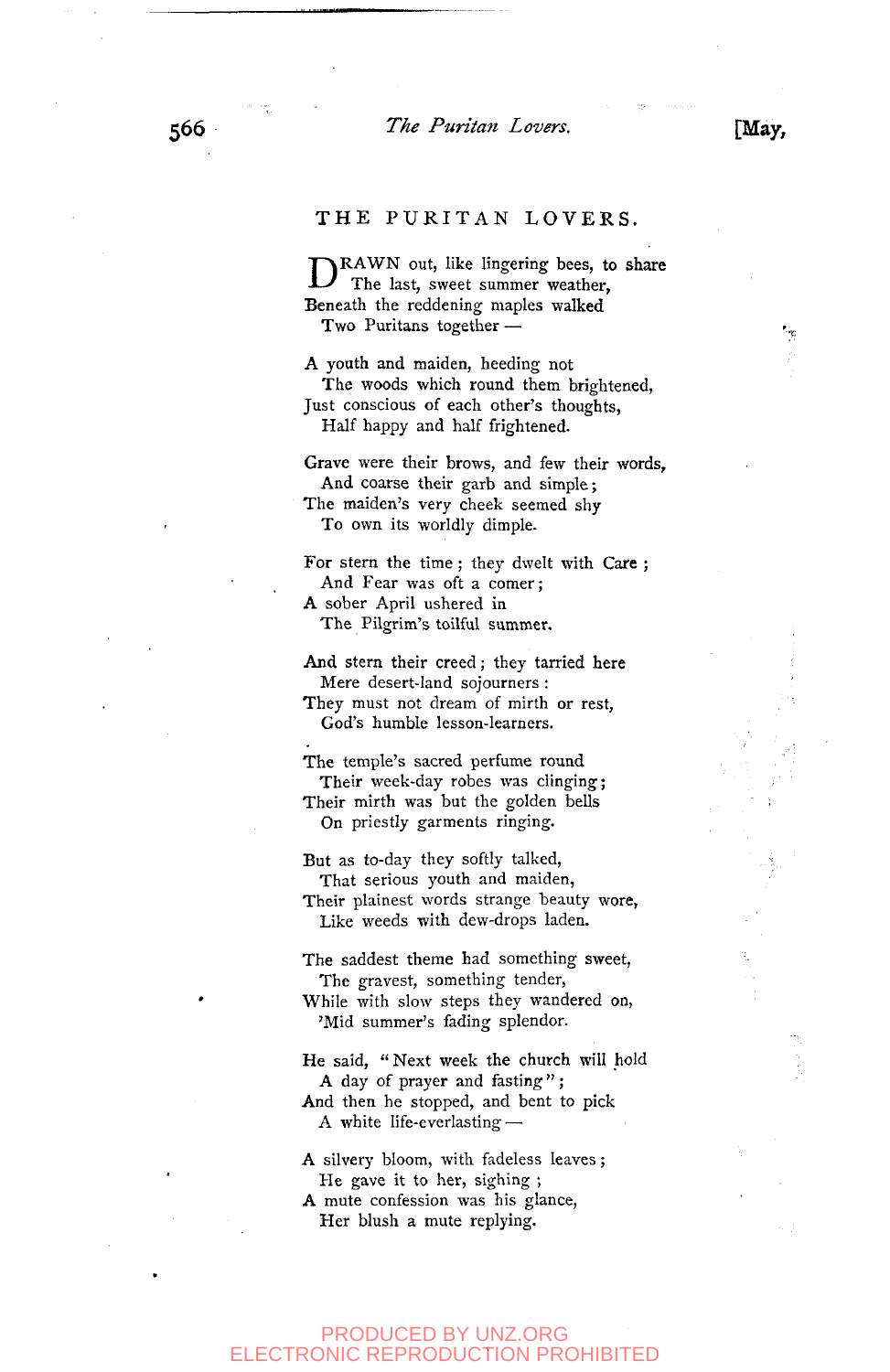" Mehetabel.'" (at last he spoke), "My fairest one and dearest! One thought is ever to my heart The sweetest and the nearest.

" You read my soul; you know my wish; O, grant me its fulfilling! " She answered low, " If Heaven smiles, And if my father's willing !"

No idle passion swayed her heart, This quaint New-England beauty ! Faith was the guardian of her life; Obedience was a duty.

Too truthful for reserve, she stood, Her brown eyes earthward casting, And held with trembling hand the while Her white life-everlasting.

Her sober answer pleased the youth,— Frank, clear, and gravely cheerful; He left her at her father's door, Too happy to be fearful.

She looked on high, with earnest plea, And Heaven seemed bright above her; And when she shyly spoke his name, Her father praised her lover.

And when, that night, she sought her couch, With head-board high and olden, Her prayer was praise, her pillow down, And all her dreams were golden.

And still upon her throbbing heart, In bloom and breath 'undying, A few life-everlasting flowers, Her lover's gift, were lying.

O Venus' myrtles, fresh and green ! O Cupid's blushing roses ! Not on your classic flowers alone The sacred light reposes ;

Though gentler care may shield your buds From north-winds rude and blasting, As dear to Love, those few, pale flowers Of white life-everlasting.

# PRODUCED BY UNZ.ORG ELECTRONIC REPRODUCTION PROHIBITED